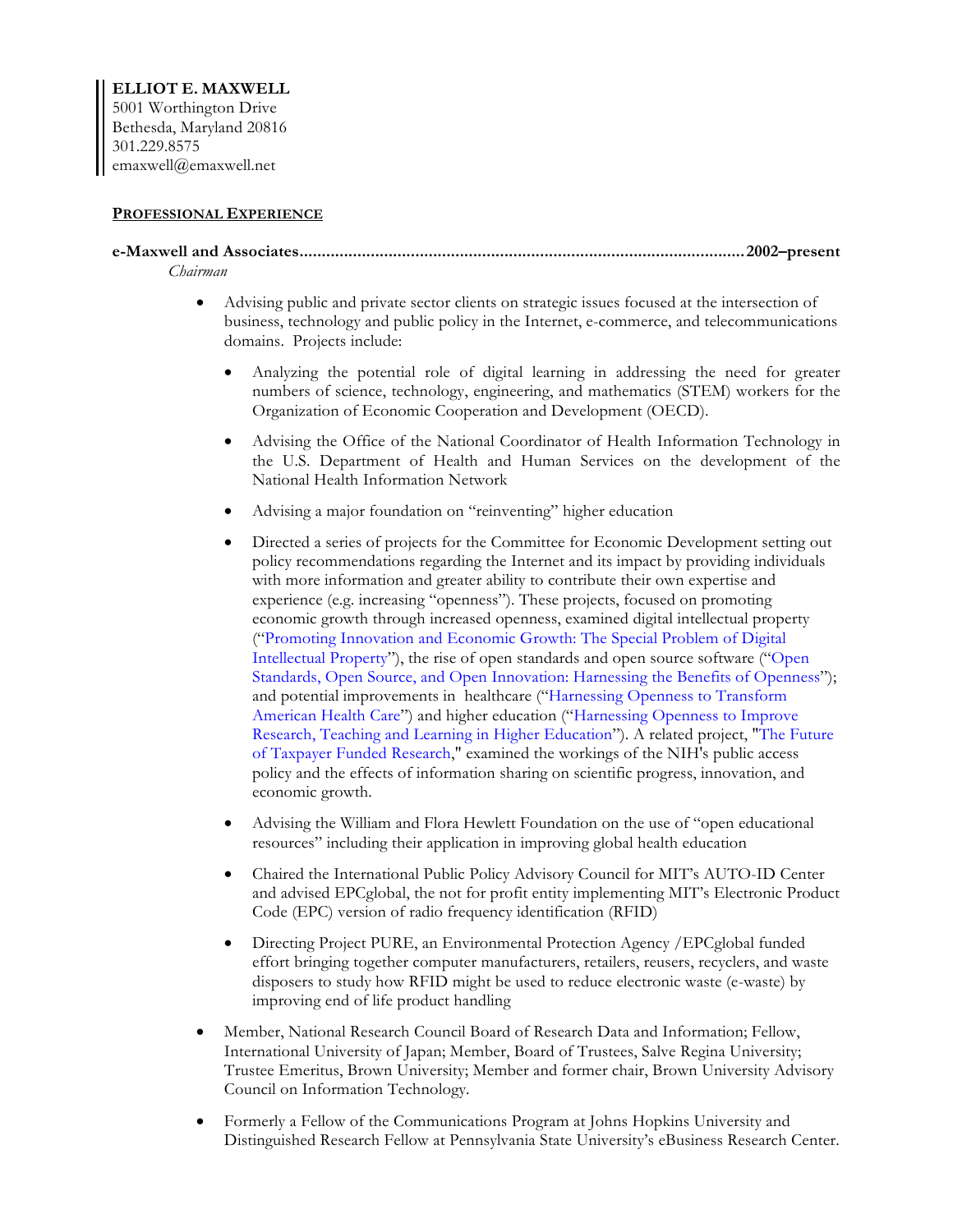## **The Aspen Institute, Communications and Society Program .......................................................... 2001**

*Senior Fellow for the Digital Economy and Director of the Internet Policy Project*

- Directed the Institute's Internet Policy Project as it examined a new generation of policy questions, including efforts by governments to assert control over Internet conduct within and beyond their borders, the implications of technologies that "map" the "borderless" Internet and those that promote privacy and anonymity, and the rise in "private governance" of the Internet
- Organized and raised \$200,000 for a three-day conference entitled, "Rethinking Boundaries in Cyberspace," for 24 world leaders in business, technology, and policy
- Authored *Rethinking Boundaries in Cyberspace*, a report that synthesized and extended the conference discussions

#### **U.S. Department of Commerce ................................................................................................1998–2001** *Special Advisor to the Secretary for the Digital Economy*

- Served as principal advisor to the Secretary of Commerce on the Internet and electronic commerce. Coordinated the Department's efforts to establish a legal framework for electronic commerce, ensure privacy, protect intellectual property, increase Internet security, encourage broadband deployment, expand Internet participation, and analyze the impact of electronic commerce on all aspects of business and the economy.
- Represented the U.S. in Europe, Asia, and Latin America to promote electronic commerce
- Assisted the Deputy Secretary and the CIO in implementing the Secretary's "Digital" Department" e-government initiative
- Coordinated U.S. government Internet policy from 1995–2001 as a member of the U.S. Government Interagency Working Group on Electronic Commerce

| Deputy Chief, Office of Plans and Policy |  |
|------------------------------------------|--|

- Participated on the FCC Chairman's core team for implementing the 1996 Telecommunications Act
- Served as the Chairman's liaison with the global financial community
- Advised the Commission on spectrum policy, competition policy, and the impact of the Internet on telecommunications. Initiated Commission activities supporting telemedicine

# **U.S. Department of Commerce ................................................................................................1993–1996**

*Director, International Technology Policy, Technology Administration*

- Directed the Department's efforts to promote the development and diffusion of U.S. technology abroad. Increased access of U.S. private-sector firms to foreign technology and foreign government technology programs.
- Established the President's U.S.-Israel Science and Technology Commission, reorganized the Japanese Technical Literature Program, expanded the Intelligent Manufacturing Systems Program, and initiated joint technology development efforts with China and Ireland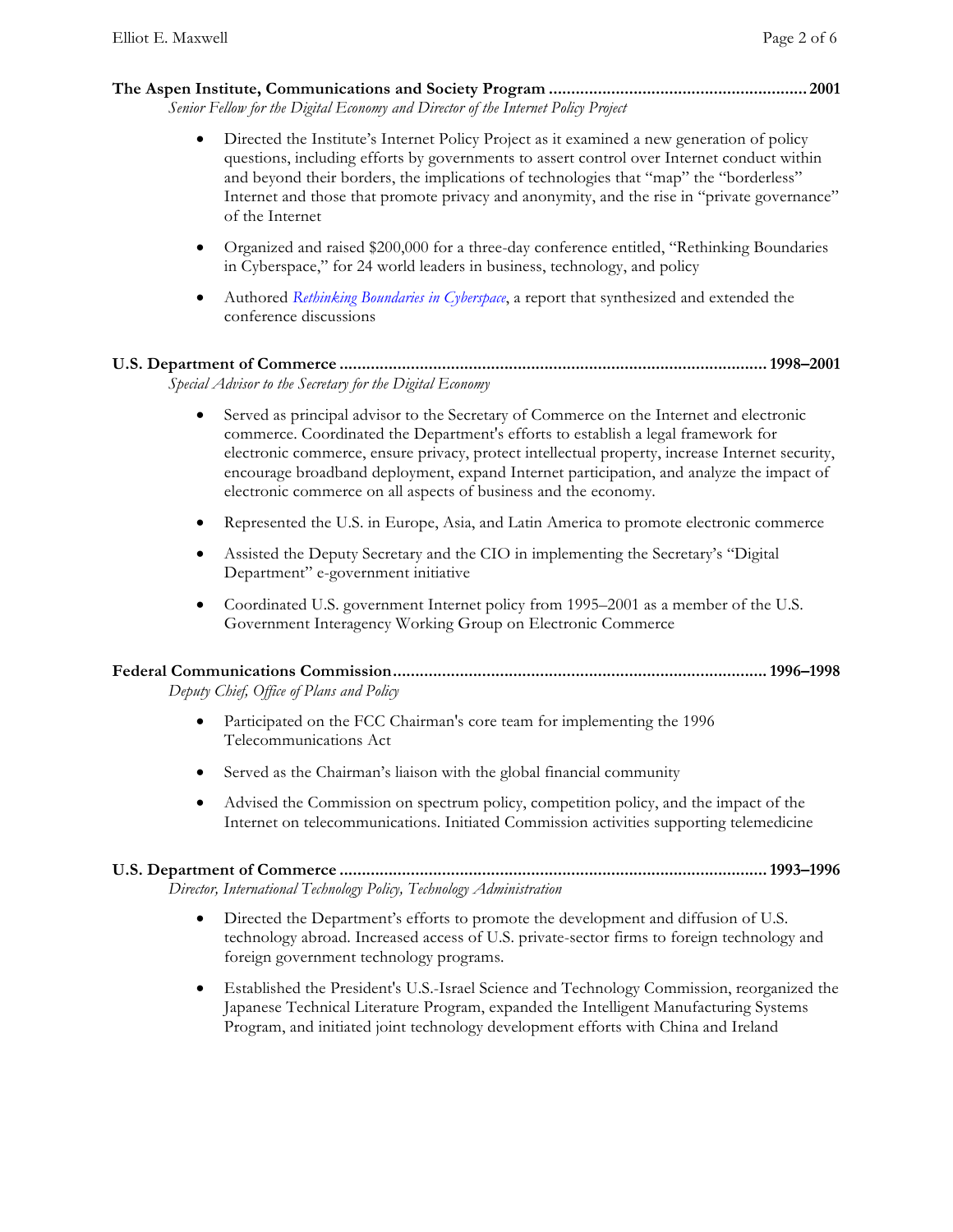# **Pacific Telesis Group................................................................................................................1989–1993**

*Assistant Vice President—Corporate Strategy*

- Led a multi-disciplinary staff in the Chairman's office responsible for long-range planning and the identification, analysis, and resolution of critical corporate issues in the holding company for Pacific Bell and the PacTel Companies. Issues included the impact of, and strategies for, changing the AT&T Consent Decree, the growth of competition for Pacific Bell, the development of wireless personal communications services, new wireless opportunities in Japan and Western Europe, and corporate reorganization.
- Analyzed telecommunications opportunities in Japan; September 1991–August 1992
- Received Koret Israel Prize to study telecommunications in Israel; July 1990

| Executive Director—Strategic Planning, External Affairs |  |
|---------------------------------------------------------|--|

- Led a multi-disciplinary staff responsible for planning Pacific Telesis Group's External Affairs activities, including lobbying at the federal, state, and local level, corporate communications, and corporate contributions
- Created first External Affairs strategic plan

## **Pacific Telesis Group................................................................................................................1984–1986** *Director of Strategic Policy Analysis, Office of Corporate Strategy*

## **ADDITIONAL EXPERIENCE**

*Telecommunications consultant*. Japan, 1982, 1985, 1991

Federal Communications Commission

*Deputy Chief, Office of Science and Technology,* 1980–1981

*Special Assistant to the Chairman,* 1977–1979

United States Senate, 1975–1978

*Senior Counsel, Select Committee on Intelligence Activities*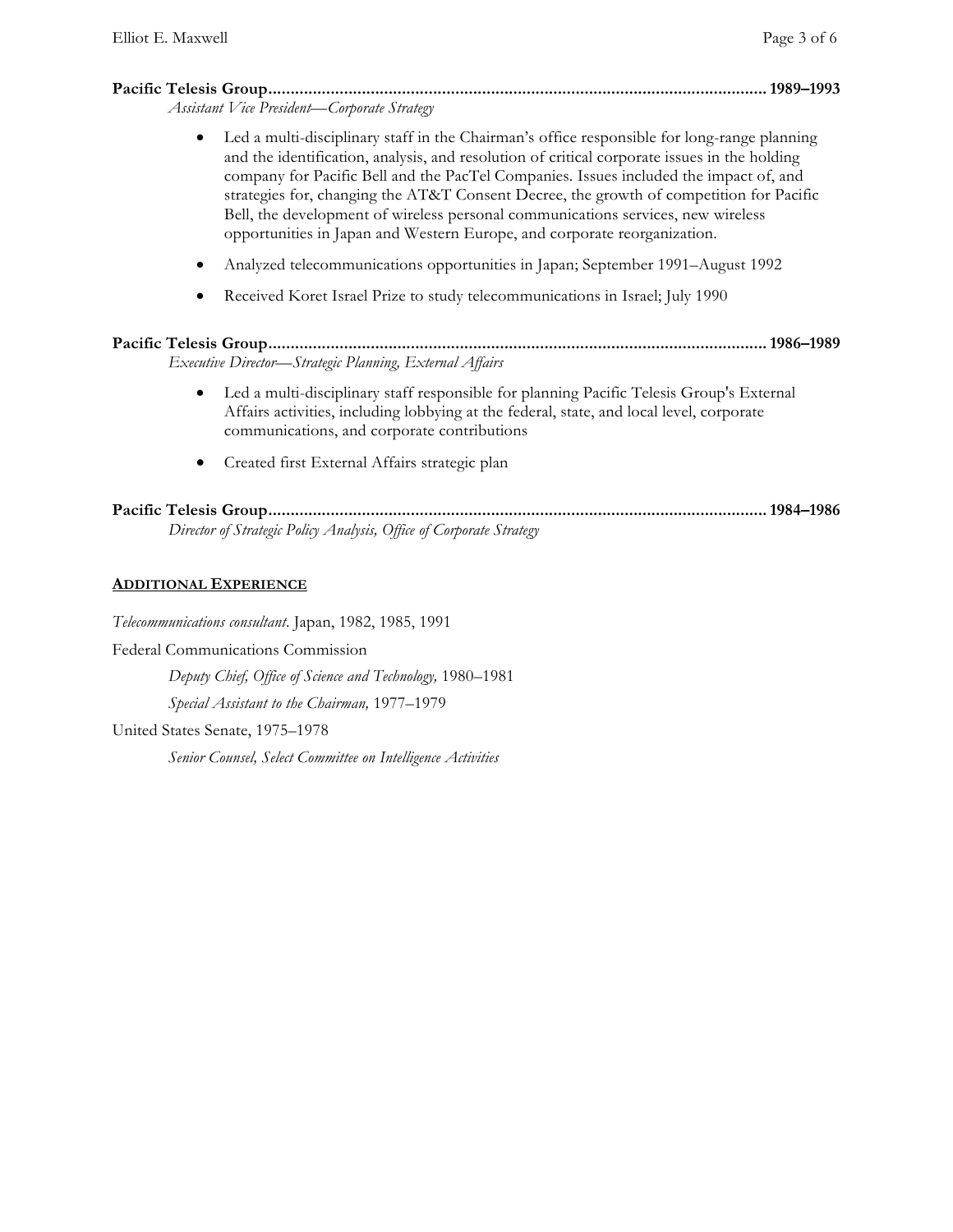#### **PROFESSIONAL HONORS AND AFFILIATIONS**

Member, Board on Research Data and Information, National Research Council, National Academy of Sciences

Member, District of Columbia Bar

Fulbright Scholar in Japan. Studied Japanese telecommunications policy and technology, 1985

Member, Phi Beta Kappa

Member, Board of Editors, Yale Law Journal, 1975

Member, Board of Trustees, Brown University, 1972-1977

Member, Advisory Council for the College, Brown University

Chair, Advisory Committee on Information Technology, Brown University

Doctor of Letters (Honorary) Brown University 1995

Member, Advisory Council, Center for Democracy and Technology

Fellow, Communications Program, Johns Hopkins University

Distinguished Research Fellow, e-Business Research Center Pennsylvania State University

Member, Technical Advisory Committee, U.S. Agency for Economic Development

Fellow, Glocom, International University of Japan

Member, Free Trade of the Americas Negotiations' E-Commerce Experts Committee

Koret Israel Prize for Study in Israel 1990

Member, Executive Board, Liz Lerman Dance Exchange

Mentor, Nokia Innovent Group

Member, Board of Directors, PEOPLink.org

#### **EDUCATION**

J.D. Yale, 1976 Special Assistant to the Dean, 1974–1975, Member, Board of Editors, *Yale Law Journal*

B.A., *cum laude*, Brown University, 1968

Phi Beta Kappa, National Merit Scholar, Francis Wayland Scholar, Samuel T. Arnold Fellowship for Study Abroad, Executive Board of the Student Government, 1966–1968. As an undergraduate, co-authored, with Ira Magaziner, a study that led to the restructuring of the Brown curriculum in 1969. (Download draft of working paper, or view report as reprinted by the Open Jar Foundation.)

CIPP/US, International Association of Privacy Professionals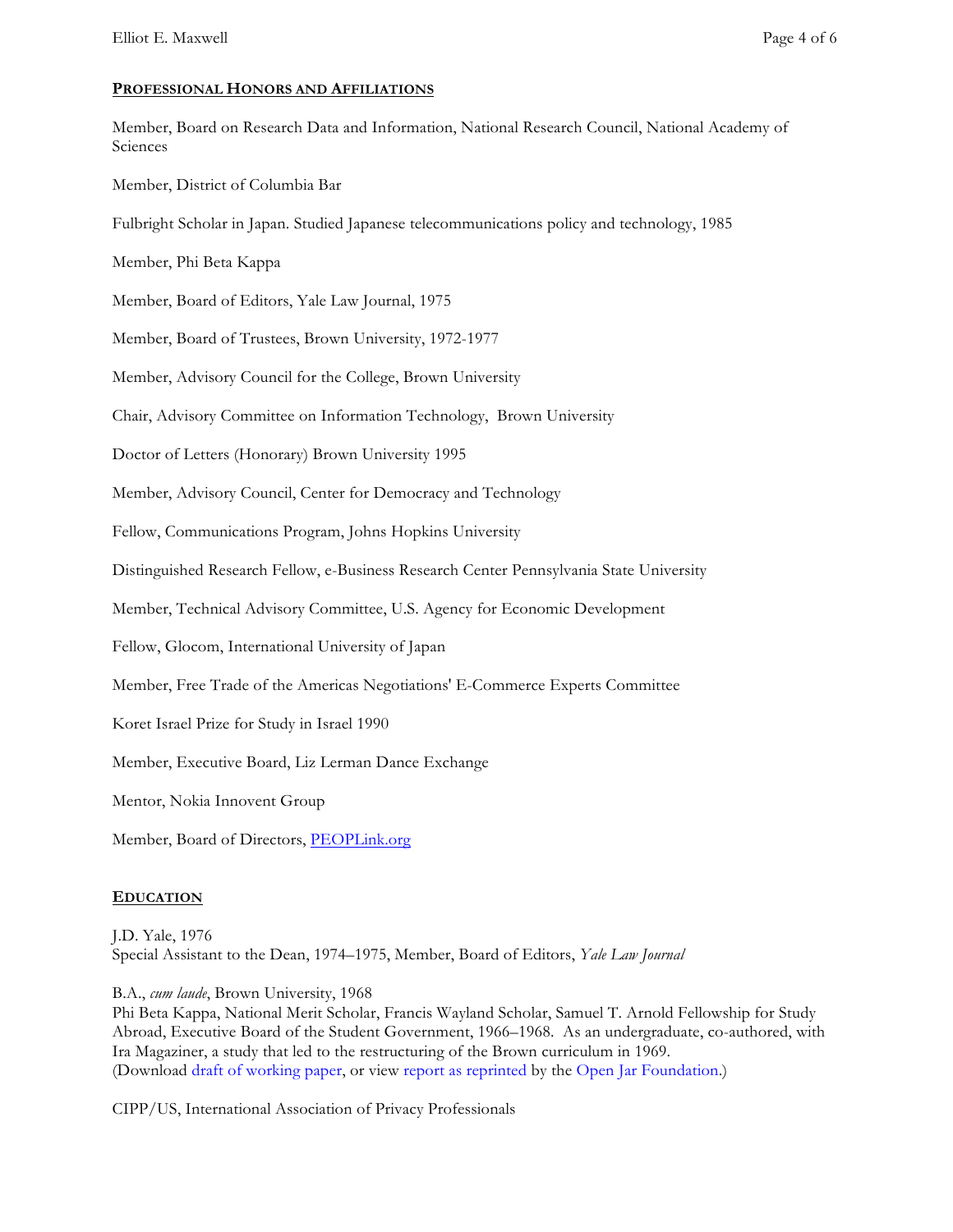## **SELECTED PUBLICATIONS**

"The Future of Taxpayer-Funded: Who Will Control Access to the Results?" Published by the Digital Connections Council of the Committee for Economic Development, Washington, DC (2012).

"Harnessing Openness to Improve Research, Teaching and Learning in Higher Education." Published by the Digital Connections Council of the Committee for Economic Development, Washington, DC (2009).

"Harnessing Openness to Transform American Health Care." Published by the Digital Connections Council of the Committee for Economic Development, Washington, DC (2008).

"Open Standards, Open Source, and Open Innovation: Harnessing the Benefits of Openness." Published in Innovations: Technology, Governance, Globalization, Summer 2006, Vol. 1, No. 3: 119–176.

"Open Standards, Open Source, and Open Innovation: Harnessing the Benefits of Openness." Published by the Digital Connections Council of the Committee for Economic Development, Washington, DC (2006).

"A New Future for Telecommunications Policy: Learning from Past Mistakes," by Elliot Maxwell. Published by the Economic Policy Institute, Washington, DC (2005).

"Promoting Innovation and Economic Growth: The Special Problem of Digital Intellectual Property," with Susan Crawford, Digital Connections Council of the Committee for Economic Development, Washington, DC (2004).

"Rethinking Boundaries In Cyberspace," with Erez Kalir, The Aspen Institute, Washington, DC (2002).

"Issues in E-Commerce" in *Pushing the Digital Frontier*, N. Pal et al. (ed.) American Management Association, New York, NY (2001).

"The Online Landscape" in *Internet Law for the Business Lawyer*, D. Reiter et al. (ed.) American Bar Association, Chicago, IL (2001).

"Policies for the Emerging E-Commerce Market Place" in *AAAS Science & Technology Yearbook 2000*. E. Teich et al. (ed.) American Association for Advancement of Science, Washington, DC (2000).

"A Policy Perspective on Electronic Commerce" with Shukri Wakid & Judi Moline, *IEEE Communications Magazine,* New York, NY (Sept. 1999).

"The Internet and Electronic Commerce: A Tale of Three Cities" in *The Emerging Internet*, the Annual Review of the Institute for Information Studies, Washington, DC (1998).

"Innovation and New Services" in *After the Break-up; Assessing the New Post AT&T Divestiture Era*. Barry G. Cole (ed.) Columbia University Press, New York, NY (1991).

"The First Amendment and the Right of Privacy" in *The First Amendment—The Challenge of New Technology*, Sig Michelson (ed.), Praeger, New York, NY (1989).

Editor, *The Future of Electronic Information Handling at the FCC: A Blueprint for the 80's*, Washington, DC (1980).

"The CIA's Secret Funding and the Constitution" 84 *Yale Law Journal* 608 (1975).

*A Working Paper for Education at Brown*, with Ira Magaziner. Cammarian Press, Providence, RI (1968).